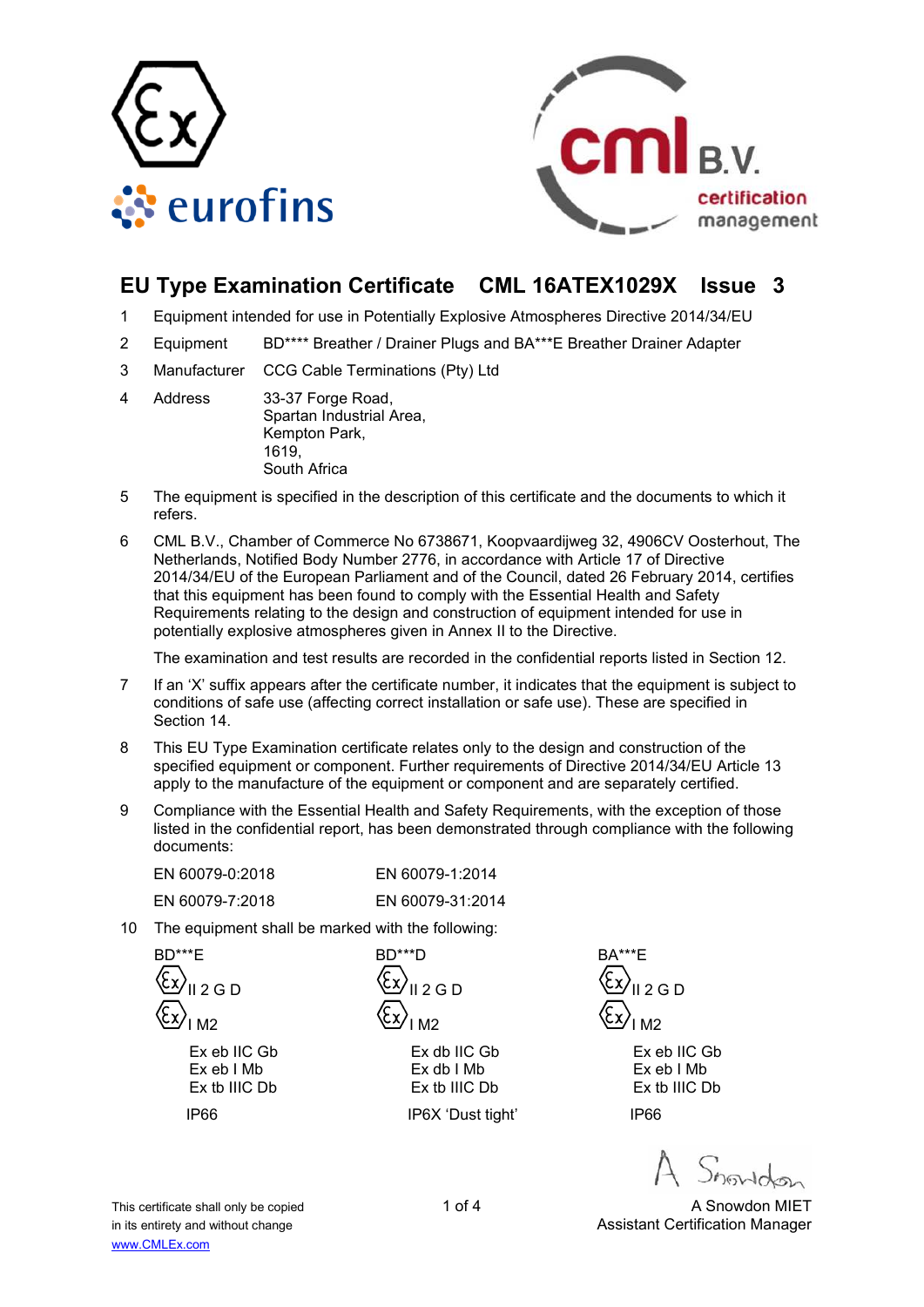



# **11 Description**

# **BD\*\*\*\* Breather/Drain Plugs for Hazardous Areas**

The BD\*\*\*D Ex d breather/drainer assembly consists of a main body made from either: Brass, Stainless Steel or Mild Steel and an internal plug made from the same material. The Ex d breather/drainer has a sinter between plug and main body, this is held in place with a press fit and further secured with a screwed plug. The sinter bush has materials options of stainless steel or bronze, both of an average pore size of no more than 80µm.

The Ex d breather drainer further uses sealing gaskets to create a seal against the given enclosure. The breather / drainer has the following basic size options: M20, M25, ½"NPT and ¾"NPT. Larger thread sizes are also allowed, but the inner plug will remain the same size and the protrusion length will be no greater than for the M25 size.

The BD\*\*\*E Ex e breather/drainer assembly consists of a main body, sinter and castellated locking nut. With the main body and locking nut having material options: Brass, Stainless Steel and Mild Steel, and the press fit sinter bush having a material option of stainless steel or bronze, both of an average pore size of no more than 80µm.

There is a further optional assembly using an internal tooth lock washer and standard locknut in replacement of the castellated nut. The breather drainer also uses sealing gaskets, between the main body and outer enclosure.

The breather / drainer has the following basic size options: M12, M16, M20, M25, 1/2"NPT and 3/4"NPT. Larger thread sizes are also allowed, but the inner features and the protrusion length will be no greater than for the M25 size.

# **BA\*\*\*\*E Breather/Drain Adapter for Hazardous Areas**

The BAE Ex e breather/drainer adapter assembly consists of a main body, a sintered ring, sealing gasket, and either a castellated nut, or a combination of serrated washer and locknut for use when fitted to unthreaded entries. The main body is constructed from either Brass, Stainless Steel or Mild Steel. The sinter has an average pore size of no more than 80µm and material options of Bronze or Stainless Steel.

The breather/drainer adapter has the following basic male size options: M20, M25, M32, NPT ½, NPT  $\frac{3}{4}$  or NPT1, along with female thread options as follows: M20, M25, M32, M40, NPT  $\frac{1}{2}$ , NPT  $\frac{3}{4}$ , NPT 1, NPT 1¼. Female threads are permitted to be either the same size as the male thread or any size smaller or one size larger.

# **Variation 1**

This variation includes the following modifications:

i. To include addition of a Breather Drainer Adapter option and additional sizes to BD\*\*\*E breather/drains.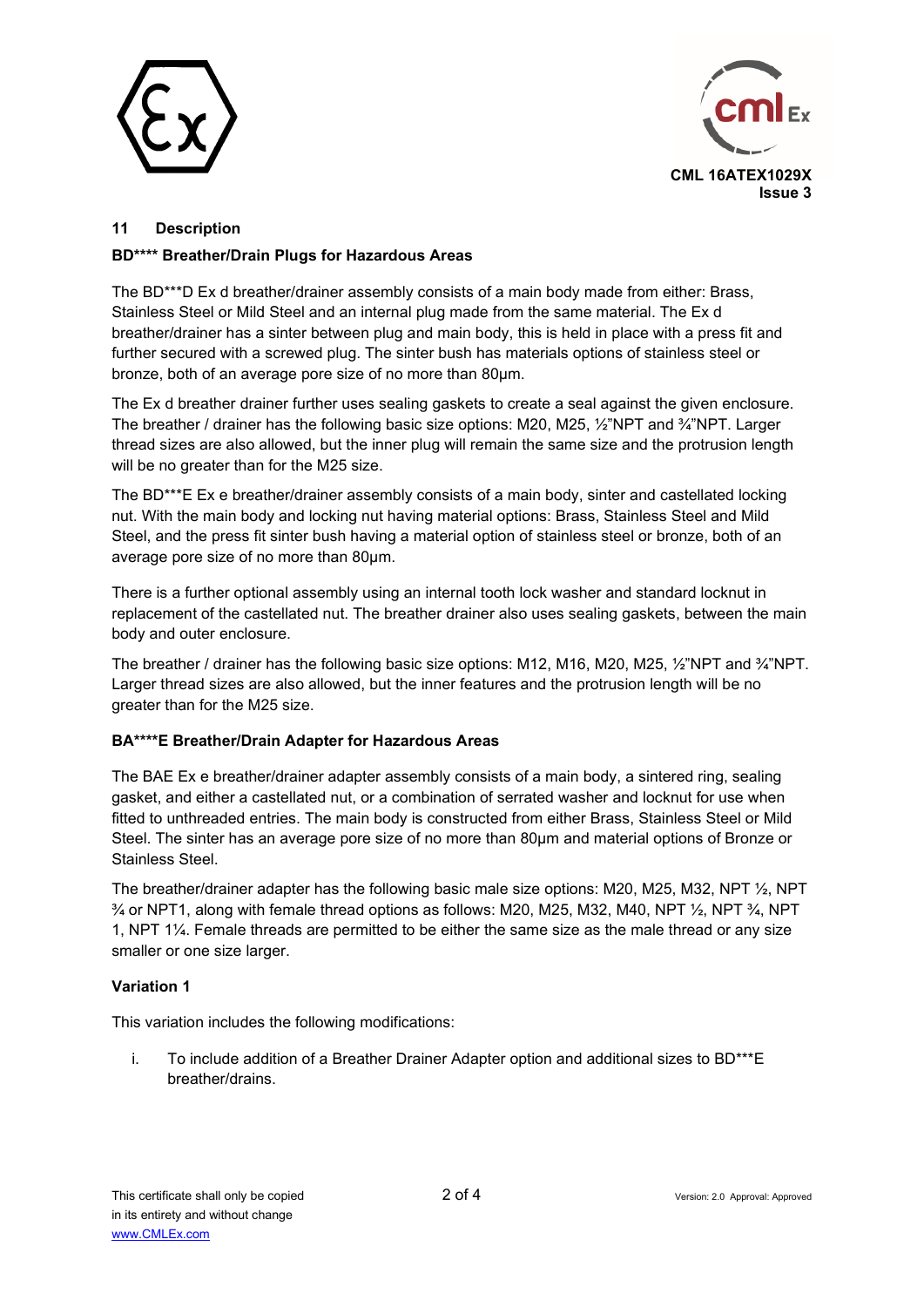



# **Variation 2**

This variation includes the following modifications:

- i. The optional marking of the Breather/Drain arrangements for use in Group I applications.
- ii. The marking and Specific Conditions of Use have been updated in-line with the above modification.

#### **12 Certificate history and evaluation reports**

| <b>Issue</b> | <b>Date</b> | <b>Associated report</b> | <b>Notes</b>                                                                         |
|--------------|-------------|--------------------------|--------------------------------------------------------------------------------------|
|              | 12/05/2016  | R870A/00                 | Issue of prime certificate                                                           |
|              | 16/09/2016  | -                        | Addition of IP rating to certificate marking and<br>clarify a Condition of Safe Use. |
| 2            | 03/02/2020  | R12860A/00               | To introduce Variation 1                                                             |
|              | 24/12/2020  | R13787A/00               | To introduce Variation 2                                                             |

Note: Drawings that describe the equipment or component are listed in the Annex.

#### **13 Conditions of Manufacture**

The following conditions are required of the manufacturing process for compliance with the certification.

i. Where the product incorporates certified parts or safety critical components, the manufacturer shall ensure that any changes to those parts or components do not affect the compliance of the certified product that is the subject of this certificate.

# **14 Specific Conditions of Use (Special Conditions)**

The following conditions relate to safe installation and/or use of the equipment.

- 14.1 The breather drain plugs shall be used with the supplied sealing washers and the installer shall ensure that the surface of the enclosure against which the sealing gasket seals is in good condition.
- 14.2 The breather drain plugs must be installed at the bottom of the equipment.
- 14.3 When used in Ex db applications, the breather drain plugs shall not be used with any form of entry device.
- 14.4 For Group I applications, the Breather/Drains shall only be installed in locations where the risk of mechanical impact is low.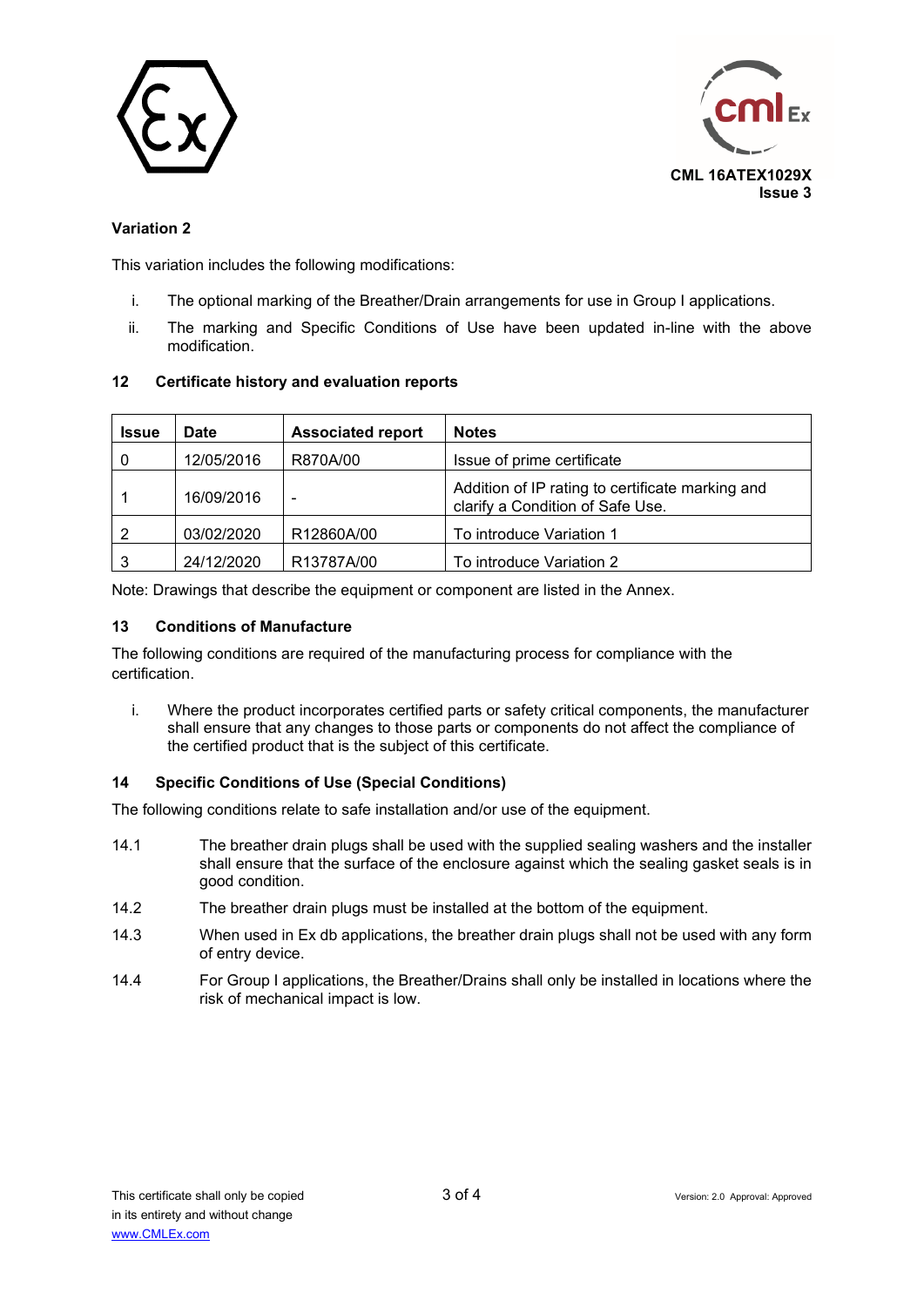



14.5 The following service temperature ranges shall not be exceeded:

| <b>Breather / Drainer</b>      | <b>Service Temperature</b>            |
|--------------------------------|---------------------------------------|
| BD***D (All arrangements)      | -60 $^{\circ}$ C to +95 $^{\circ}$ C  |
| BD***E & BA***E (HDPE gasket)  | -60 $^{\circ}$ C to +95 $^{\circ}$ C  |
| BD***E & BA***E (Nylon gasket) | $-60^{\circ}$ C to $+100^{\circ}$ C   |
| BD***E & BA***E (PTFE gasket)  | -60 $^{\circ}$ C to +160 $^{\circ}$ C |